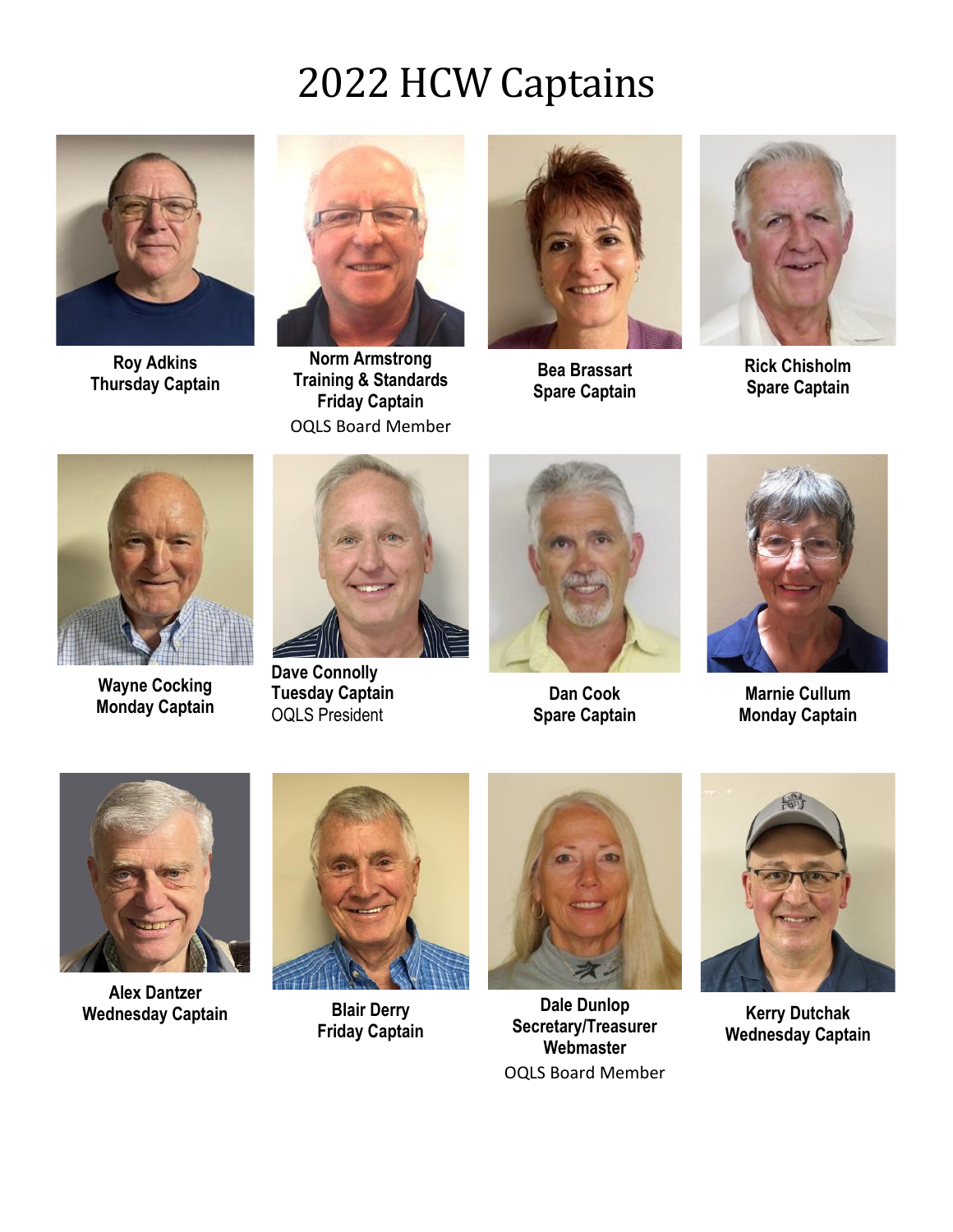

**Barry Eyres Thursday Captain**



**Brent Fairgrieve Tuesday Captain**



**Myron Feniuk Spare Captain**



**Inge Friesen Tuesday Captain**



**John Friesen Tuesday Captain**



**Craig Garratt Monday Captain Clem Girard**



**Spare Captain**



**Annie Gustafson Friday Captain**



**Gerald Gustafson Friday Captain**



**Clif Heinrichs Wednesday Team Captain**



**Dave Horsham Wednesday Captain**



**Judy Hughes Friday Captain**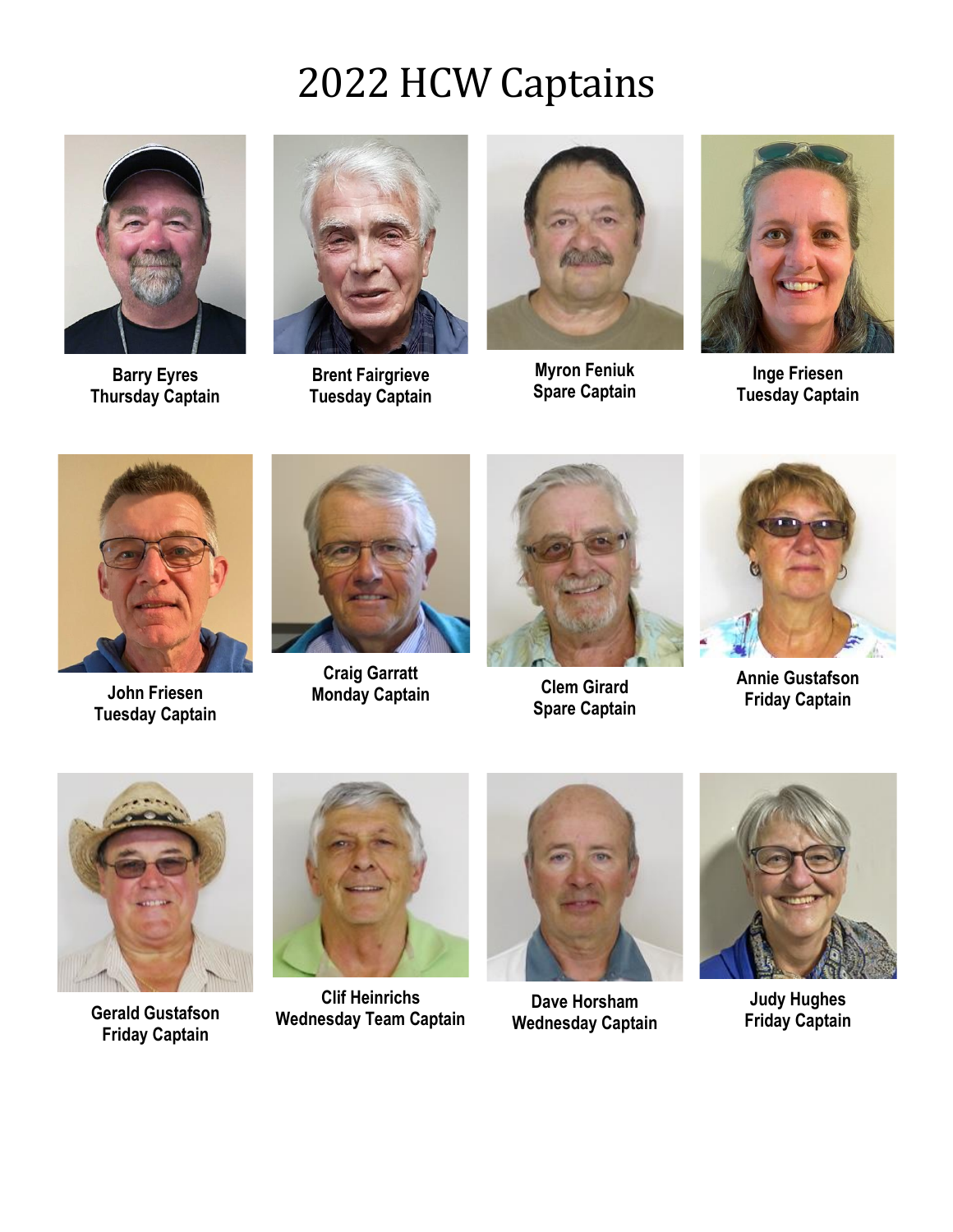

**Pat Hughes Friday Captain**



**Don Kreuger Thursday Captain Colette Laplante** 



**Spare Captain**



**Len Leduc Thursday Team Captain**



**Judith Leon-Gallardo Spare**



**Marco Longley Wednesday Captain**



**Norm McKinlay Tuesday Captain Chief Captain**



**Gary Morgan Thursday Captain**



**Chuck Nelson Tuesday Captain**



**Mike Pearson Wednesday Captain John Pettigrew**



**Tuesday Team Captain** Fundraising Committee OQLS Board Member



**Sean Phillips Thursday Captain**